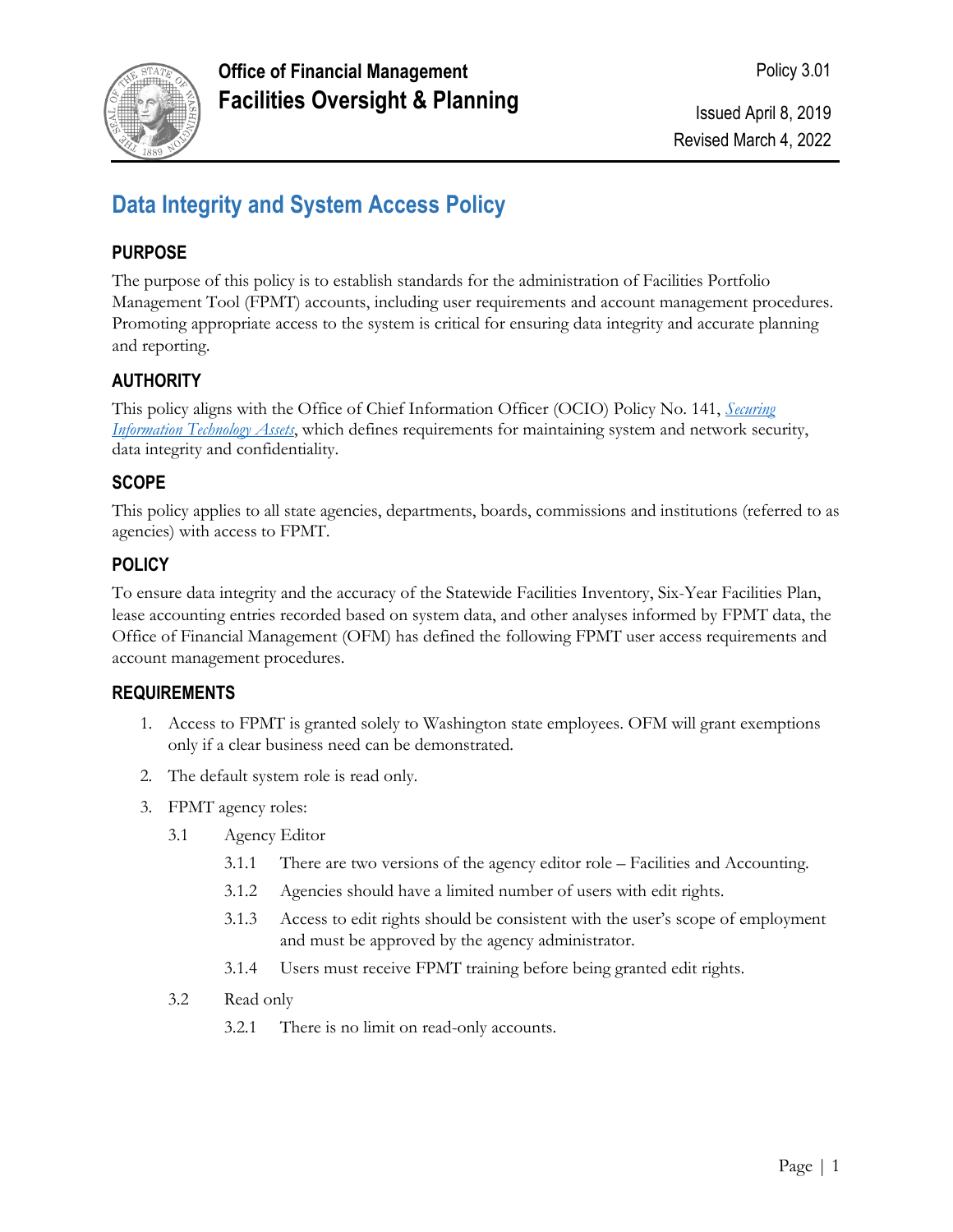#### **PROCEDURES**

All agencies must adhere to the following FPMT account management procedures:

- 1. New accounts
	- 1.1 New accounts are requested through FPMT and are approved by the OFM Help Desk.
		- 1.1.1 Users must initiate a [new](https://ofm.wa.gov/sites/default/files/public/itsystems/FPMT/Request%20New%20User%20Account.pdf) account request through FPMT using OFM's new account [instructions](https://ofm.wa.gov/sites/default/files/public/itsystems/FPMT/Request%20New%20User%20Account.pdf).
		- 1.1.2 Once a request for access has been made through the system, the OFM Help Desk will approve a read-only account.
	- 1.2 All requests for elevated permissions must be made by the agency administrator.
		- 1.2.1 FPMT edit rights must be approved by a designated agency representative referred to as an agency administrator. All agencies must have a designated administrator for FPMT accounts.
		- 1.2.2 Agencies may have separate administrators for the Facilities and Accounting user roles or they may designate a single individual for both.
		- 1.2.3 Agency administrators must send an [FPMT User Access Form](https://ofm.wa.gov/sites/default/files/public/itsystems/FPMT/FPMT_User_Access_Form.pdf) to the OFM Help Desk [\(HereToHelp@ofm.wa.gov\)](mailto:HereToHelp@ofm.wa.gov) to approve edit rights and designate which role the user should have (i.e., Facilities, Accounting or both).
		- 1.2.4 Edit rights will not be granted until a completed User Access Form is received.
		- 1.2.5 As part of the user access authorization, the agency administrator must confirm that the user has received FPMT training.
- 2. Account maintenance
	- 2.1 Agencies are expected to maintain a current list of active users and regularly review assigned roles to ensure staff have appropriate permissions and training.
	- 2.2 Agencies are expected to notify OFM when an FPMT user no longer needs access to the system or no longer needs edit rights.
	- 2.3 OFM will periodically review FPMT user lists and verify that its records are current and accurate. Any account with no activity for one (1) year will be disabled. Disabled accounts can be reinstated if needed.
	- 2.4 User lists are available to agencies upon request.
- 3. Account suspension
	- 3.1 If an agency user demonstrates a pattern of significant input errors that (1) impact data quality and (2) continue after remedial training and escalation to the agency's FPMT administrator, OFM reserves the right to revoke the user's edit permissions.